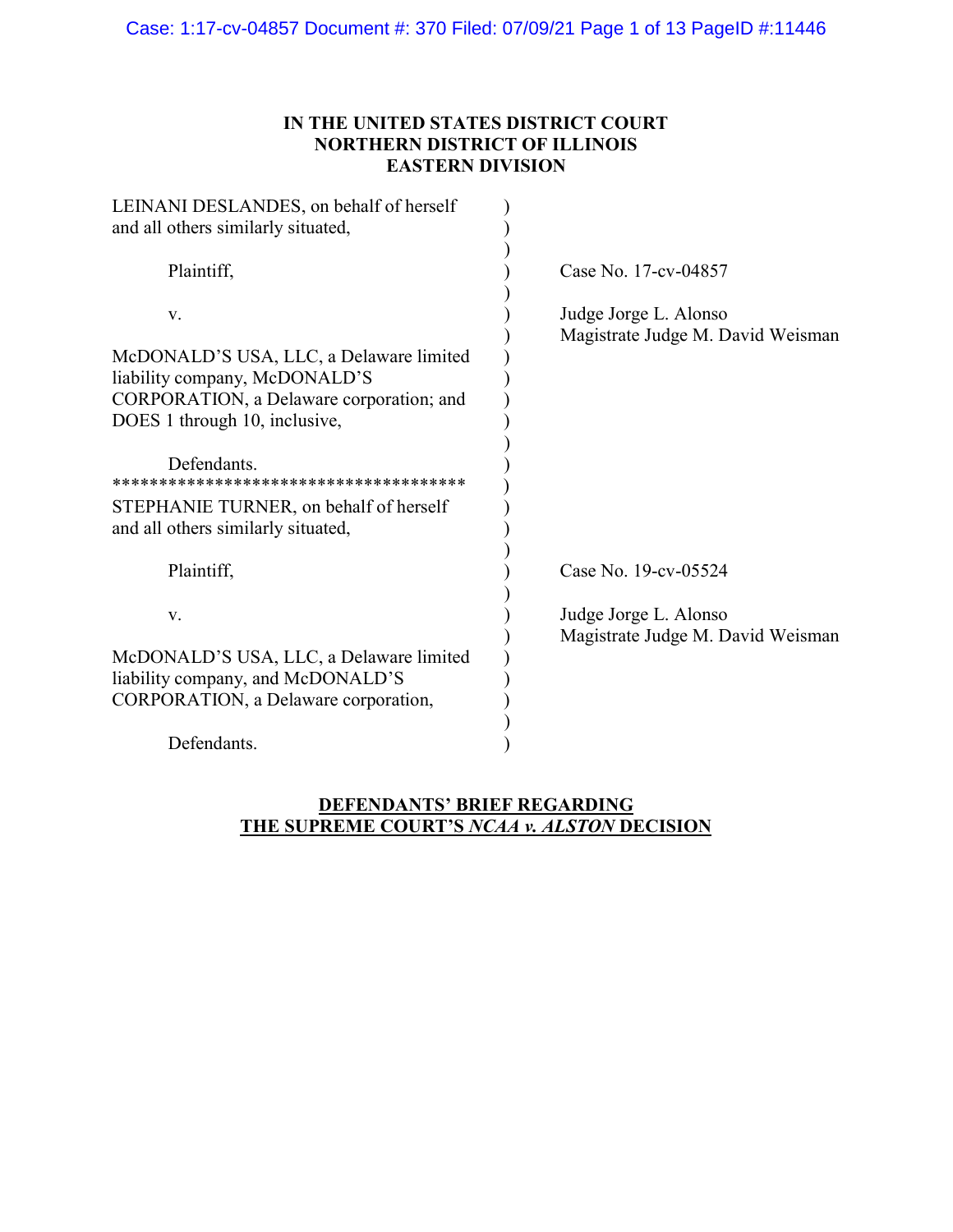#### I. Introduction

In NCAA v. Alston, the Supreme Court confirmed that for all but the most "obvious". antitrust claims, the rule of reason applies, thereby putting to rest any question regarding which mode of review governs ancillary labor market restraints that generate procompetitive benefits. 141 S. Ct. 2141, 2155–56 (2021). The Court leaves no room for doubt that where the rule of reason applies, "[w]hether an antitrust violation exists necessarily depends on a careful analysis of [the] market realities." Id. at 2158. Such an analysis rises and falls on a well-defined market. Id. Plaintiffs, who pinned their hopes on this Court's application of the quick look standard, have not defined, let alone established through common proof, the necessarily localized labor markets within which McDonald's restaurants compete for labor. Consequently, *Alston* counsels that class certification should be denied: the rule of reason is the only proper method for determining whether former Paragraph 14 violated the Sherman Act, and Plaintiffs fail either to allege a claim under that framework or to offer common evidence capable of proving such a claim. Plaintiffs' own evidence, and the record as whole, confirm that answers to the questions of market definition and market realities are fundamentally individualized.

#### II. Summary of Decision

In NCAA v. Alston, a class of student-athletes challenged various rules that fixed the compensation and benefits member schools could offer those competing in NCAA Division I football and basketball. 141 S. Ct. at 2141. These rules principally affected educational benefits (e.g., scholarships for graduate degrees and stipends for computers or tutoring) and non-educational benefits (e.g., cash payments akin to a professional athlete's salary check). Id. at 2153.

Alston stands apart in that many central antitrust questions were uncontested. 141 S. Ct. at 2154. The parties agreed on the relevant market ("athletic services in men's and women's Division I basketball and FBS [("Football Bowl Subdivision")] football"), id. at 2151–52, that "studentathletes have nowhere else to sell their labor," id. at 2156, that the NCAA thus had monopsony power, id., and that the NCAA's "admitted horizontal price fixing" of student-athletes' compensation "in fact decrease[d] the compensation that student-athletes receive[d] compared to what a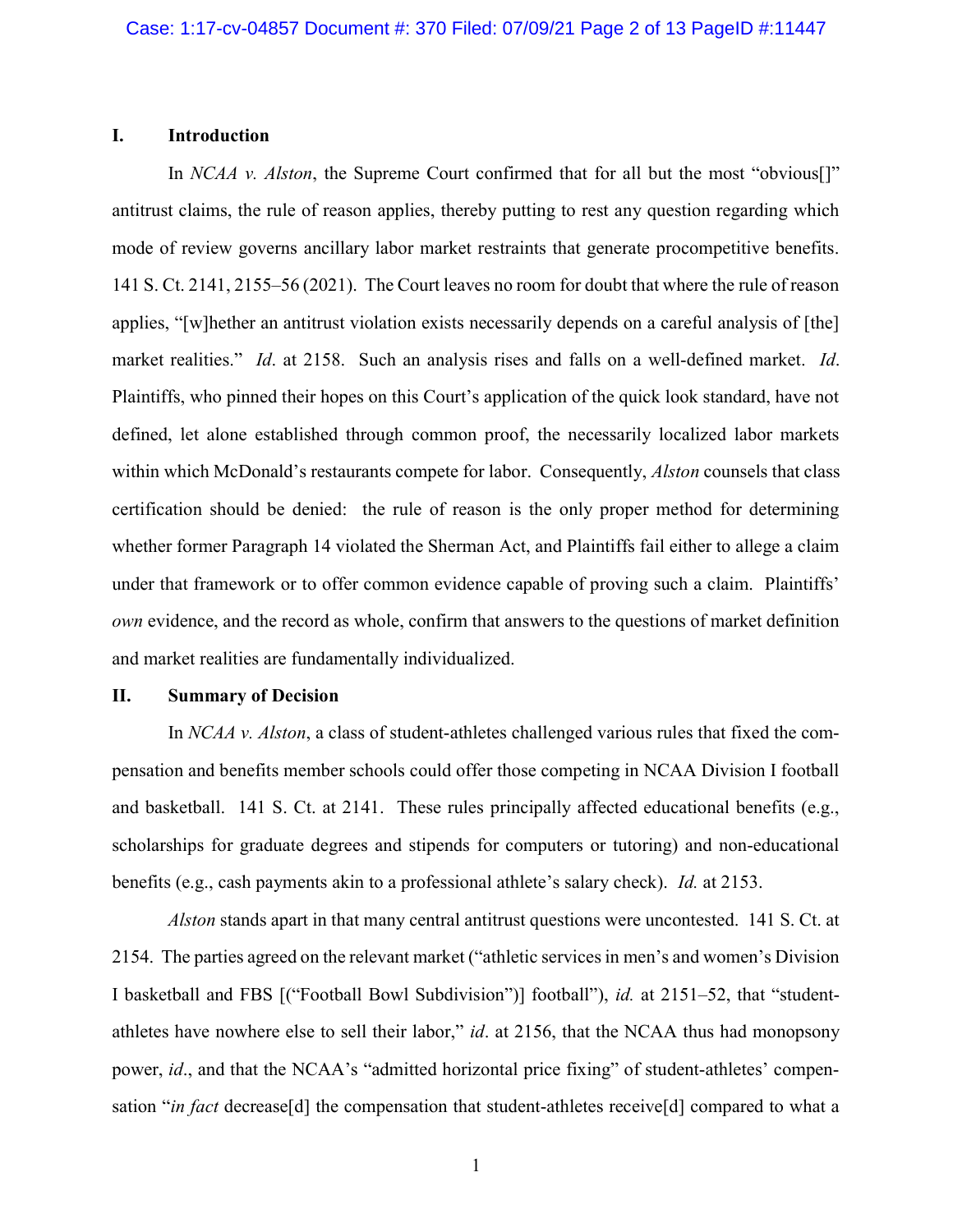#### Case: 1:17-cv-04857 Document #: 370 Filed: 07/09/21 Page 3 of 13 PageID #:11448

competitive market would yield," id. at 2154. In other words, the parties agreed on market definition, market power, and competitive effects. The parties disagreed, however, on the appropriate framework for antitrust review. Id. at 2155.

Answering that question in a unanimous opinion, the Court held that the rule of reason applied—rejecting the "abbreviated deferential review" proposed by the NCAA. Alston, 141 S. Ct. at 2155–57. The result in Alston was a plaintiff-side victory based on the agreed-upon facts, including anticompetitive impact on an undisputed and defined market. Relevant here, however, is the Court's clear explanation that "quick look" applies "only for restraints at opposite ends of the competitive spectrum"—those "so obviously incapable of harming competition that they require little scrutiny" (e.g., joint ventures with miniscule market shares) and at the other end those that "so obviously threaten to reduce output and raise prices that they might be condemned as unlawful per se or rejected after only a quick look." *Id.* at 2155–56. The rule of reason, by contrast, applies to all "restraints in the great in-between," including cases involving "restrictions in [a particular] labor market yield[ing] benefits in [a corresponding] consumer market" that "present<sup>[]</sup> complex questions requiring more than a blink to answer." *Id.* at 2155–57. Demonstrating the vastness of this "great in-between," the Court found "ordinary rule of reason review" was appropriate notwithstanding the NCAA's admitted monopsony power and that the challenged restraints "can (and in fact do) harm competition." *Id.* at 2156. That is because, the Court explained, in almost all cases, "[w]hether an antitrust violation exists necessarily *depends on a careful anal*ysis of market realities." Id. at 2158 (emphasis added).

The Court then turned to whether the lower court properly found the NCAA had failed to defend its restraints on education-related benefits under the rule of reason standard. The Court explained "that antitrust law does not require businesses to use anything like the least restrictive means of achieving legitimate business purposes." Alston, 141 S. Ct. at 2161. Indeed, the Court acknowledged that "mistaken condemnations of legitimate business arrangements 'are especially costly'" and that attempting to "meter small deviations [from perfect competition] is not an appropriate antitrust function." Id. But based on the NCAA's "unpersuasive evidence" at trial regarding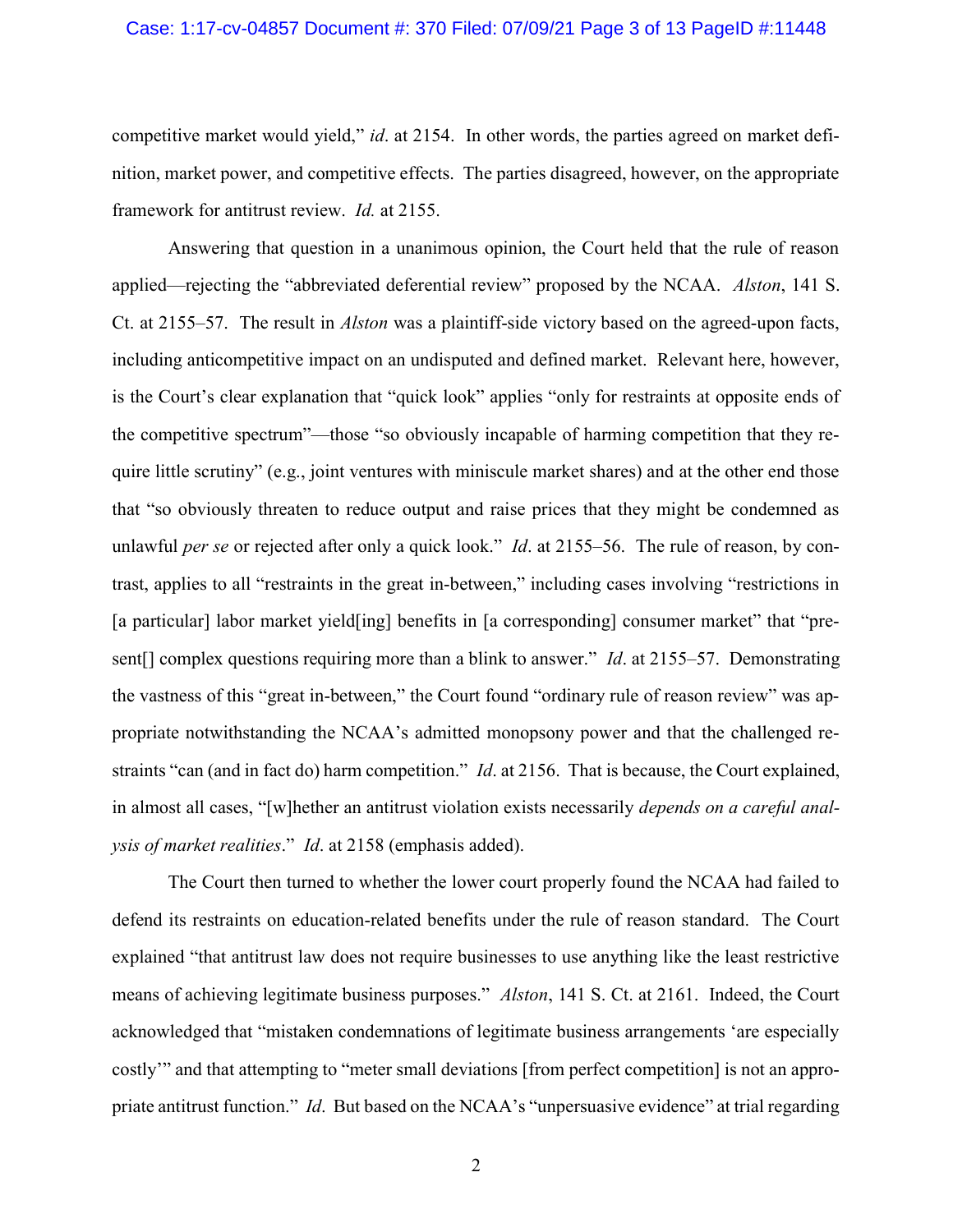the connection between a cap on education-related benefits and consumer demand for college sports, the Court found the district court correctly held that the NCAA's "legitimate objective" (amateurism) was not "promoted by the challenged restraint," and affirmed the injunction ordered. Id. at 2162.

#### III. Discussion

For reasons McDonald's has already explained, class certification should be denied under any standard. See Dkt. 299 at 11–15. But *Alston* makes clear that the rule of reason applies to this case—a holding determinative of Plaintiffs' class certification motion, as they neither pled a rule of reason claim despite multiple invitations by the Court to do so, nor sought to certify a class pursuing one. See, e.g., Dkt. 53 at 16; Dkt. 346 at 2. Moreover, Plaintiffs did not offer classwide evidence that could ever prove a rule of reason claim, as they failed to provide evidence of plausible geographic or product markets or of McDonald's market power within such markets. And Plaintiffs have made no classwide showing to rebut McDonald's evidence of individualized procompetitive effects resulting from former Paragraph 14. Because Plaintiffs bear the burden at class certification with respect to each and every one of these elements, their motion for class certification should be denied.

### A. Plaintiffs Offer No Classwide Proof Of A Rule Of Reason Claim

"[T]he Sherman Act 'presumptively' calls for . . . 'rule of reason analysis.'" Alston, 141 S. Ct. at 2151, quoting Texaco Inc. v. Dagher, 547 U. S. 1, 5 (2006). Plaintiffs bear the burden of persuading the Court to apply the per se or quick look analyses. See Agnew v. NCAA, 683 F.3d 328, 334–39 (7th Cir. 2012) (noting that "[t]he standard framework for analyzing an action's anticompetitive effects on a market is the Rule of Reason" and that other analyses require certain preliminary showings). This includes both vertical restraints such as franchise agreements, see Cont'l T. V., Inc. v. GTE Sylvania Inc., 433 U.S. 36, 59 (1977) (holding that "vertical restrictions . . . can be adequately policed under the rule of reason"), as well as alleged horizontal agreements, Alston, 141 S. Ct. at 2154 (applying rule of reason analysis to suit involving "admitted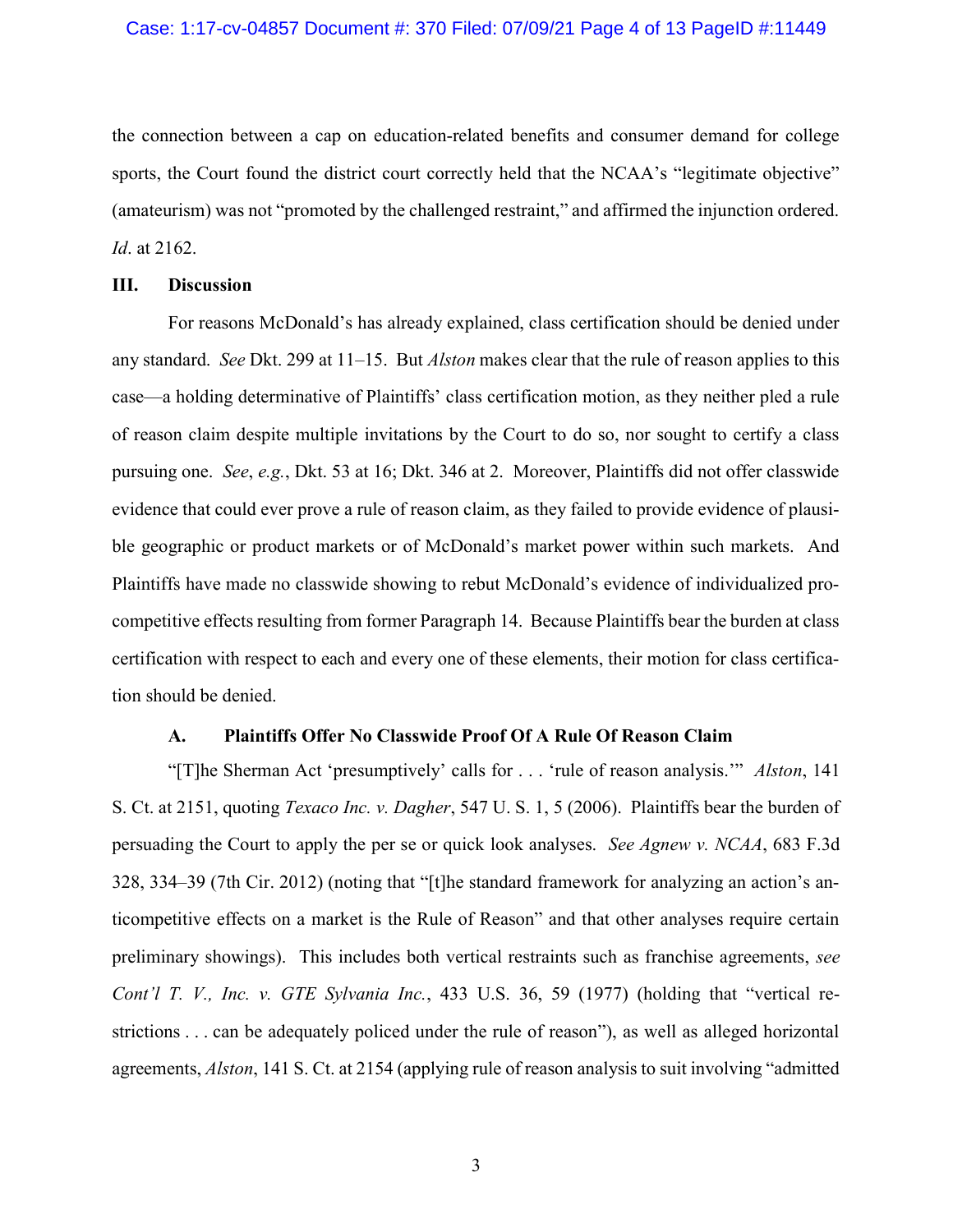horizontal price fixing in a market where the defendants exercise monopoly control"). Under Alston, analysis of such restraints requires "'a fact-specific assessment of market power and market structure' aimed at assessing the challenged restraint's 'actual effect on competition'—especially its capacity to reduce output and increase price." Id., quoting Ohio v. Am. Express Co., 138 S. Ct. 2274, 2284 (2018) ("Amex"). Plaintiffs offer no classwide evidence capable of proving their claims under this framework.

Alston Confirms That The Rule Of Reason Controls. Plaintiffs elected in this case to forgo a rule of reason claim and rely exclusively on a quick look framework that Alston confirms does not apply as a matter of law. Doubling down on that decision, Plaintiffs maintained that under the quick look framework, classwide evidence of market definition and market power were irrelevant and that they therefore need not engage in "[a]n elaborate market definition exercise" because "common evidence confirms" a "horizontal" restraint. Dkt. 346 at 2. That approach was always wrong. Dkt. 299 at 12–15. As Alston confirms, it is a dispositive failure of proof for two distinct reasons: (1) quick look does not apply here, and (2) under the rule of reason or quick look standard, Plaintiffs must be capable of proving market power in the relevant geographic and labor markets with common evidence.

Under *Alston*, the quick look analysis is expressly limited to those cases where courts "have amassed 'considerable experience with the type of restraint at issue' and 'can predict with confidence that it would be invalidated in all or almost all instances.'" 141 S. Ct. at 2156, quoting Leegin Creative Leather Products, Inc. v. PSKS, Inc., 551 U.S. 877, 886–87 (2007). Courts have no such "considerable experience" with no-poach restrictions ancillary to vertical franchise agreements. Nor could a court predict with confidence that an ancillary no-poach restriction in the franchise context "would be invalidated in all or almost all instances." Alston, 141 S. Ct. at 2156 (quotation omitted). Alston makes this clear. There, the restraint challenged was much closer to the "end<sup>[]</sup> of the competitive spectrum" than was former Paragraph 14. *Id.* at 2155. The NCAA had undisputed monopsony power in an undisputed, defined labor market consisting of athletic services in Division I basketball and football, because such student-athletes had "nowhere else to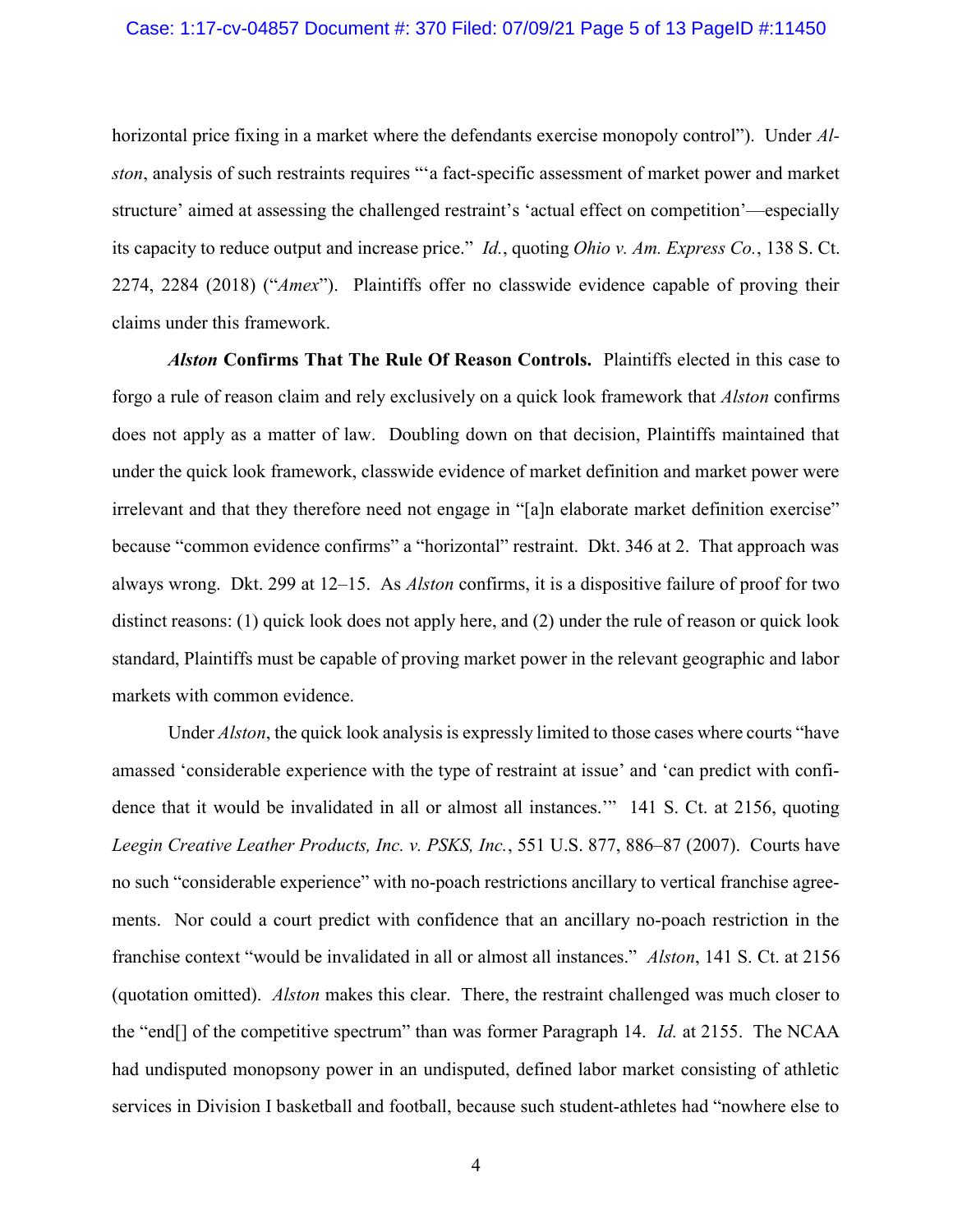sell their labor." Id. at 2156. It was further agreed that the NCAA's rules were "admitted horizontal price fixing" that "in fact decrease[d] [student-athletes'] compensation" and suppressed output. Id. at 2154 (emphasis in original). That is, in Alston, a monopsonist admittedly suppressed wages in a well-defined market through undisputed horizontal wage-fixing. Even so, the Supreme Court declined to condemn (or bless) the NCAA's restraints "after only a quick look." Id. at 2156. Here, there is a similar dearth of decisions applying anything but the rule of reason in franchise no-poach cases. See Corrected Statement of Interest of the United States of America, Stigar v. Dough Dough, Inc., No. 2:18-cv-00244-SAB (E.D. Wash. Mar. 8, 2019); see also Williams v. Nevada, 794 F. Supp. 1026, 1033 (D. Nev. 1992), aff'd sub nom. Williams v. I.B. Fischer Nevada, 999 F.2d 445 (9th Cir. 1993) (applying rule of reason analysis to a franchise no-poach agreement and holding that "the purpose and effect of the hiring agreement" were not anticompetitive because the agreement did not bar interbrand competitors from hiring the employees subject to the restraint). Plaintiffs made a strategic decision in this case—not once, but twice—to allege only per se and quick look theories, and to forgo alleging a rule of reason claim. Dkt. 32 ¶¶ 133–34, Dkt. 180-1 ¶¶ 131–32, Dkt. 53 at 16. They also failed to offer classwide evidence capable of proving such a claim, insisting they had no obligation to do so. Dkt. 346 at 2. Having forgone a claim under the controlling theory of antitrust liability, *Alston*, 141 S. Ct. at 2155–57, and having failed to offer any evidence under which they can prove a cognizable claim, much less with common proof, class certification must be denied, Wal-Mart Stores, Inc. v. Dukes, 564 U.S. 338, 355–58 (2011).

Alston Confirms Plaintiffs Must Offer Classwide Proof Of Market Power. Labels aside, Alston also illustrates why discerning analysis of market realities is needed in cases like this one—and why Plaintiffs' failure to offer classwide proof is fatal to class certification. As the Court explained, the ultimate goal of any antitrust court is to devise "an enquiry meet for the case." Alston, 141 S. Ct. at 2160 (citations omitted). "Whether an antitrust violation exists necessarily depends on a careful analysis of market realities." *Id.* at 2158. The very question that drove the Supreme Court to conclude that "fuller review" was necessary in Alston—"whether and to what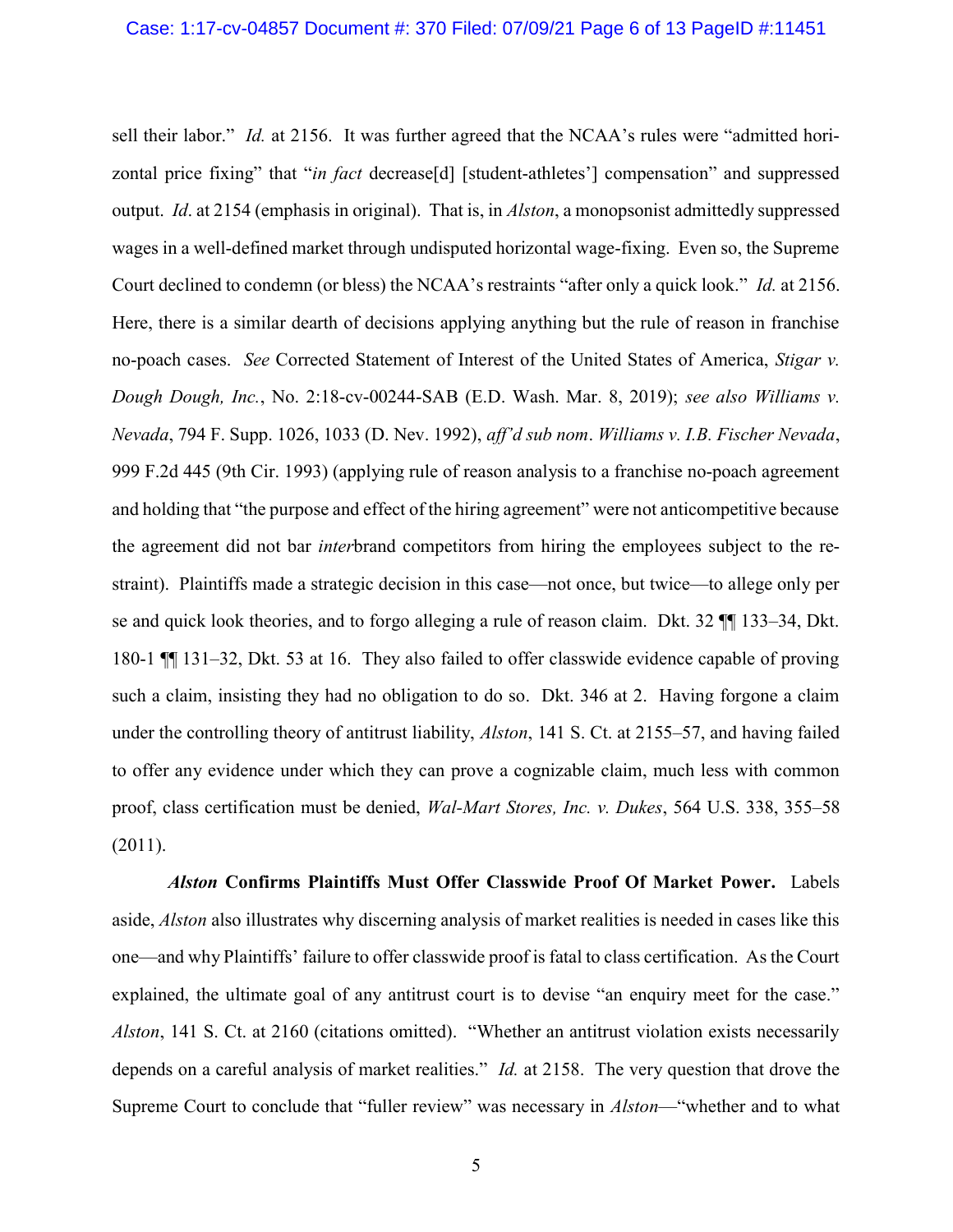extent [the challenged] restrictions in [a] labor market yield benefits in [a corresponding] consumer market"—is presented here. *Id.* at 2157.

Plaintiffs offer no classwide proof through which to answer that question, nor could they. As this Court recognized at an early stage of this case, "the type of work alleged in this case is likely to cover a relatively-small geographic area." Dkt. 53 at 16. Plaintiffs' expert Dr. Cappelli agreed: "[T]here may be labor markets of different geographic size and [] the key issue . . . might be the commuting distance." Dkt. 302-1, Ex. 3, Cappelli Dep. 235:15–236:21. But neither Plaintiffs' statistical expert Dr. Singer nor Dr. Cappelli undertook that analysis—or any market definition or market power analysis at all. Dkt. 299 at 13–15; Dkt. 301-1 at 4–8; Dkt. 300-1 at 4–6; Dkt. 336 at 2–8; Dkt. 337 at 2–6. When those analyses were actually undertaken by McDonald's expert Dr. Murphy, they showed that whether putative class members suffered any wage suppression under Dr. Singer's model turns (among other things) on where they worked. Dkt. 302-1, Ex. 2, Figs. 19–24; see also Dkt. 299 at 16–19. When deposed by Plaintiffs' counsel, the franchisee declarants testified to the local nature of competition for workers and to the effect of such local competition on wage decisions. See, e.g., Dkt. 348-1, Ex. 3, Groen Dep. 96:10–97:12, 100:6– 103:5; Ex. 4, Lopez Dep. 129:6–130:7, 146:23–147:13, 148:25–149:18 (testifying that they compete for employees with a broad range of employers in local geographic areas, and that wages are determined based on local market rates).

In response, Plaintiffs offer merely that "the service market for McDonald's restaurant workers" marks out the "rough contours" of a market. Dkt. 346 at 3. That does not satisfy their burden of proof. Mapping out "rough contours" is inconsistent with *Alston*, which confirmed that Amex's categorical requirement for proving market definition applies in cases involving labor market restraints with cross-market procompetitive justifications. See Amex, 138 S. Ct. at 2285 & n.7 ("courts usually cannot properly apply the rule of reason without an accurate definition of the relevant market," "actual evidence of adverse effects on competition" notwithstanding). Nor have Plaintiffs offered any, even "rough," geographic markets. Dkt. 299 at 12–15.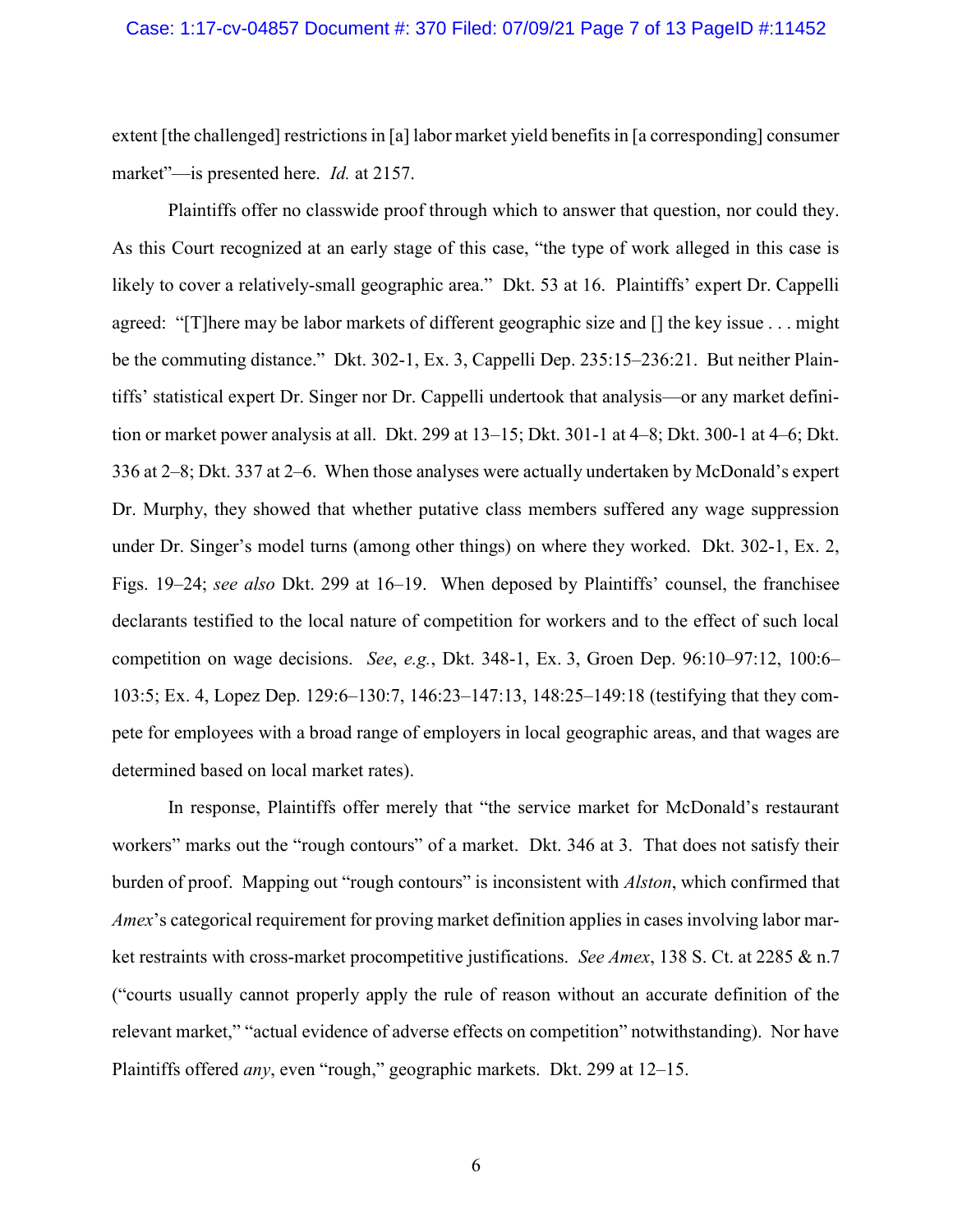Plaintiffs are likely to argue that, if necessary, they *could* prove market definition and market power with common proof. Dkt. 270-5 ¶¶ 63–65; Dkt. 310-1, Ex. 4, Singer Dep. 154:3–157:7 (claiming that "however" market definition is done, it can be done with common methods and evidence). But that is too little too late. Plaintiffs bear that burden now—at class certification. See Messner v. Northshore Univ. HealthSystem, 669 F.3d 802, 811, 815 (7th Cir. 2012). Yet Dr. Singer conceded he never "commit[ed] to what the relevant geographic market is." Dkt. 310-1, Ex. 4, Singer Dep. 159:2–160:17. Plaintiffs similarly just assume that McDonald's has 100% share in a product market defined as McDonald's employment opportunities alone. Dkt. 346 at 3. But unlike the student-athletes in *Alston* who "have nowhere else to sell their labor," 141 S. Ct. at 2156, the undisputed record evidence in this case demonstrates that putative class members have a wide swath of other places to sell their labor. See Dkt. 302-1, Ex. 2 ¶¶ 110–22, Figs. 5–11. Thus, in contrast to the NCAA Division I basketball player with no other competitive amateur basketball option, Alston, 141 S. Ct. at 2156, the experiences of McDonald's workers generally, and of Ms. Turner and Ms. Deslandes specifically, speak to the ability of McDonald's employees to leverage their McDonald's training into higher wage jobs outside the McDonald's franchise system. Dkt. 302-1, Ex. 2 ¶¶ 111–19. McDonald's franchisees are thus akin to the joint ventures described in Alston as having so small a market share that they are "incapable of impairing competition." 141 S. Ct. at 2156. Class certification was Plaintiffs' opportunity to prove that they could define a relevant market (or markets) with actual classwide evidence. They did not do so: the only record evidence demonstrates that a market defined by McDonald's employment opportunities alone in which McDonald's restaurants have monopsony power does not exist.

This failure of evidence of classwide proof is not limited to the issue of market power. Market-specific evidence and analysis also bears on whether Plaintiffs can prove that anticompetitive effects outweigh procompetitive benefits on a classwide basis. See Alston, 141 S. Ct. at 2160– 62. They cannot.

First, as McDonald's experts have explained, the conduct challenged here fostered multiple cross-market efficiencies such as investment in training, elimination of free-riding, and promotion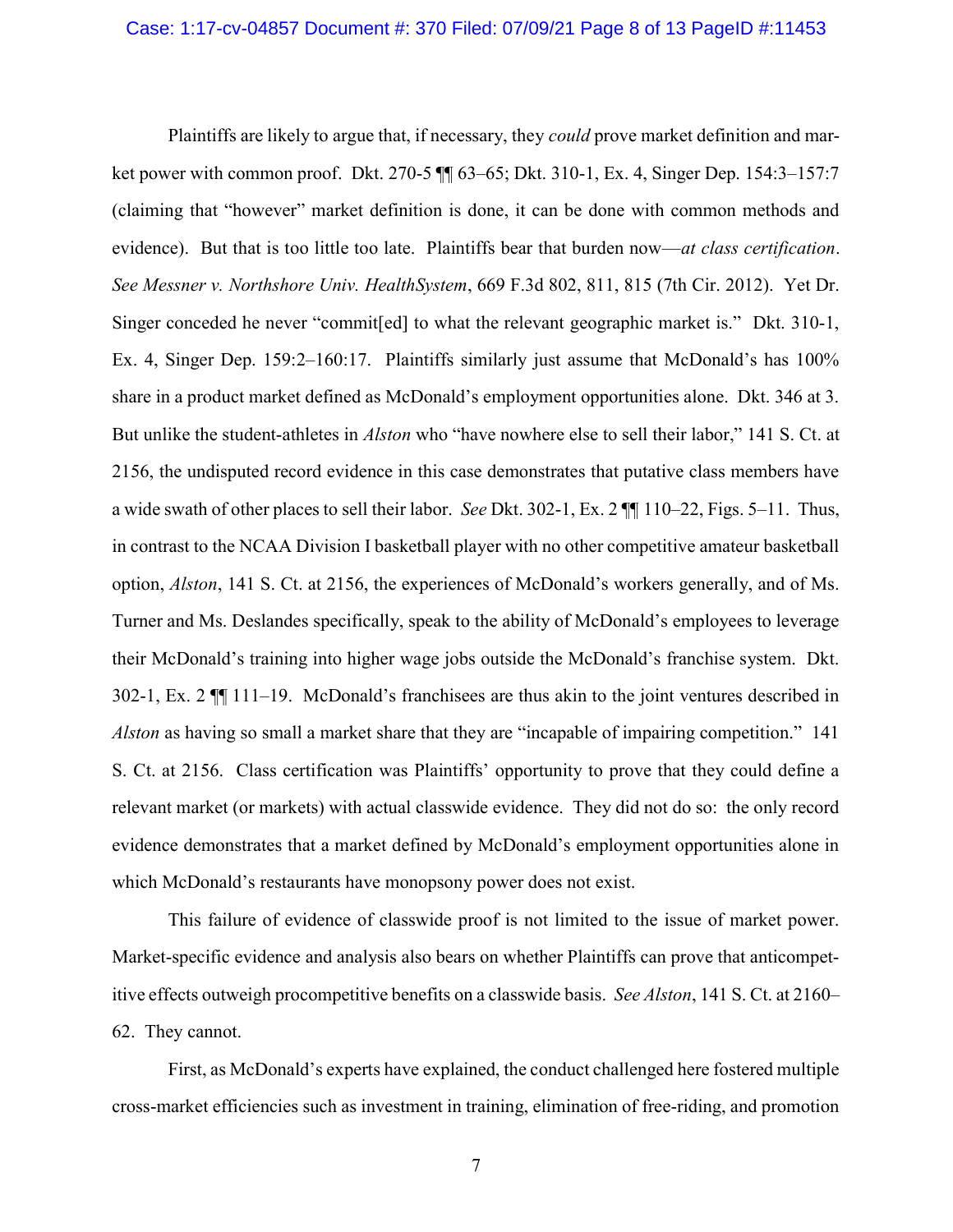#### Case: 1:17-cv-04857 Document #: 370 Filed: 07/09/21 Page 9 of 13 PageID #:11454

of cooperation among restaurants, all of which enhanced interbrand competition between McDonald's and its competitors for both the hiring and retention of workers and interbrand competition for quick-serve customers.<sup>1</sup> Dkt. 302-1, Ex. 1 § 5; Dkt. 302-1, Ex. 2 § XI. A factfinder can only evaluate those procompetitive justifications on a market-by-market basis, comparing, for example, the nature and extent to which former Paragraph 14 was enforced—and the effect that it had (if any) on employees' wages in that market—with the procompetitive benefits McDonald's employees and restaurants in that market derived from it. See Dkt. 302-1, Ex. 2 ¶ 285 (describing classwide variation). Critically, as the *Alston* Court explains, these "hard-to-see efficiencies attendant to complex business arrangements" require careful rule of reason analysis. 141 S. Ct. at 2156.

Second, Plaintiffs' experts cannot show classwide anticompetitive effects. Rather, as Dr. Murphy explains, Dr. Singer's analysis is riddled with false positives that indicate impact across the class where none could possibly exist. Dkt. 299 at 19; Dkt. 301-1 at 11–12. While that alone is a fatal defect, see TransUnion LLC v. Ramirez, 2021 WL 2599472, at \*14 (U.S. June 25, 2021) (requiring absent class member injury), here it also demonstrates why classwide proof is impossible under the rule of reason. For example, Dr. Singer's regression finds impact on employees hired after the removal of Paragraph 14 in March 2017. Dkt. 302-1, Ex. 2 ¶¶ 162, 227. Impossible. And the regression would also impute harm to 85% of class members even when the estimated wage suppression is zero. *Id.*  $\P$  224. Plaintiffs have thus failed to meet their predominance requirement. See, e.g., Olean Wholesale Grocery Coop., Inc. v. Bumble Bee Foods LLC, 993 F.3d 774, 792 (9th Cir. 2021) ("Although we have not established a threshold for how great a percentage of uninjured class members would be enough to defeat predominance, it must be de

 $\overline{a}$ 

 $1$  To be clear, McDonald's does not suggest that "the ability of McDonald's franchises to coordinate the release of a new hamburger . . . impl[ies] their ability to agree on wages for counter workers." Alston, 141 S. Ct. at 2157. Indeed, Plaintiffs do not claim that McDonald's restaurants agreed upon wages for their workers, and the undisputed evidence demonstrates not only that such an agreement did not exist, but that in fact franchisees exercised complete discretion in wage setting, resulting in a wide variance in wages as between restaurants. Dkt. 302-1, Ex. 2 ¶¶ 228–55; see also Dkt. 348-1, Ex. 3, Groen Dep. 100:11–103:5; Ex. 4, Lopez Dep. 129:6–130:7, 148:25– 149:18; Ex. 5, Vidler Dep. 127:25–128:17, 130:17–131:20; Ex. 6, Miller Dep. 99:1–16; Ex. 7, Watson Dep. 84:17-85:5.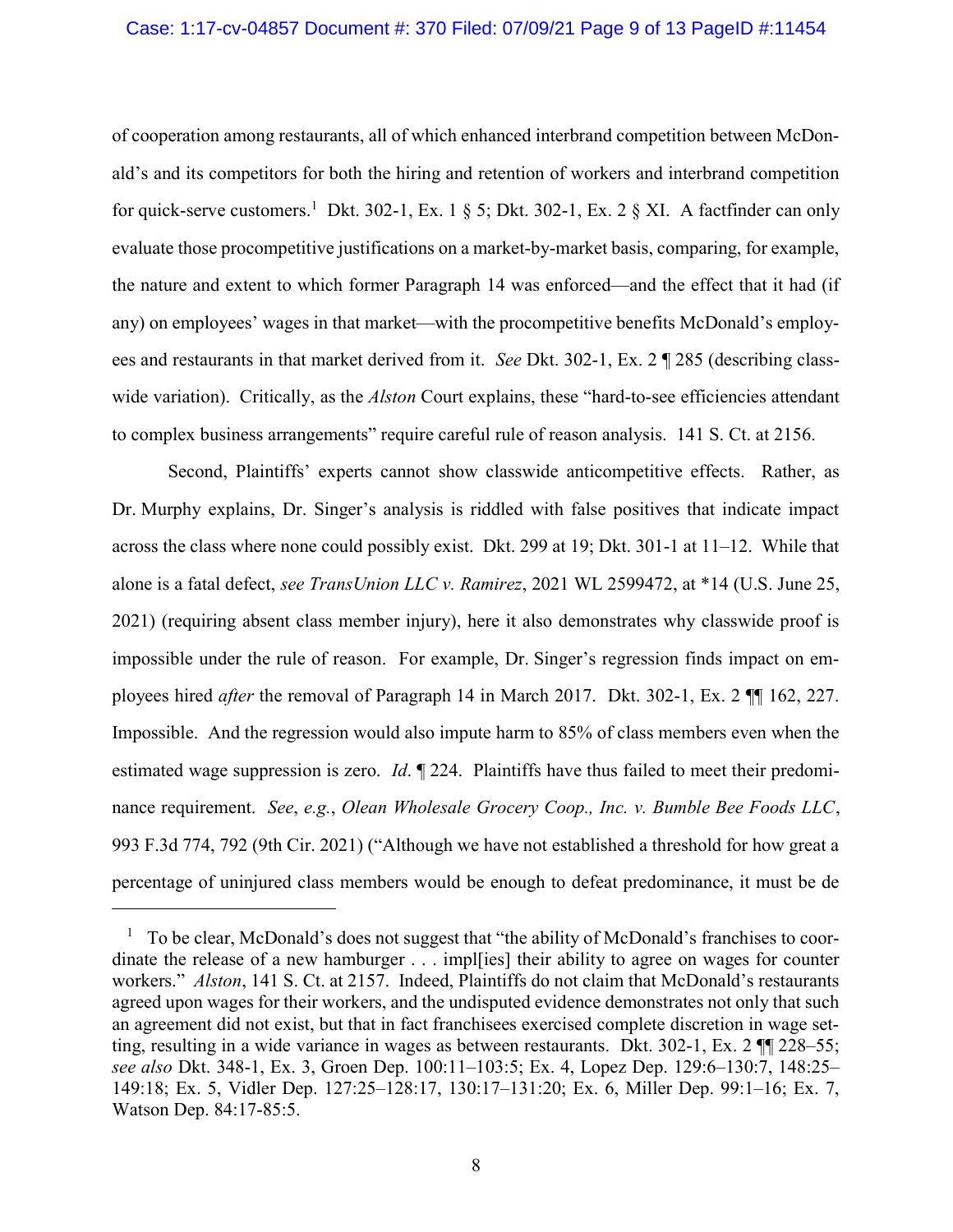minimis…[and] the few reported decisions involving uninjured class members suggest that 5% to 6% constitutes the outer limits of a de minimis number.") (internal quotation omitted); see also In re Rail Freight Fuel Surcharge Antitrust Litig., 934 F.3d 619, 623–25 (D.C. Cir. 2019) (lack of injury to 12.7% of the class precludes predominance).

Because Plaintiffs fail to offer common proof of market definition, market power, and anticompetitive effects, class certification should be denied. Messner, 669 F.3d at 818.

### B. Plaintiffs' Circular "Market Allocation" Argument Does Not Solve Their Failure Of Classwide Proof

Equally unavailing is Plaintiffs' last-ditch effort to elide the "careful analysis" of the "circumstances, details, and logic of a restraint" required by the rule of reason, Alston, 141 S. Ct. at 2160, through the bald assertion that the procompetitive benefits McDonald's and its employees gained from former Paragraph 14 "concede[] an anticompetitive market division," Dkt. 346 at 3. This position is utterly "circular and unpersuasive," 141 S. Ct. at 2167 (Kavanaugh, J., concurring), as it assumes not only that such a market exists but also that the market was in fact divided. McDonald's has not only demonstrated the opposite, it has also shown that the very question is fundamentally individualized. See, e.g., Dkt. 299 at 5–9; Dkt. 302-1, Ex. 1 § 7; Dkt. 302-1, Ex. 2 § IX.H. Critically, rather than "acknowledge[] that it controls the market[s]" for workers in the quick-service restaurant industry, 141 S. Ct. at 2167, McDonald's has offered uncontested evidence that McDonald's restaurants (1) competed for employees against a wide array of other employers in hundreds if not thousands of local labor markets nationwide, see Dkt. 299 at 15, (2) offered wages and benefits that met or exceeded market rates, see Dkt. 310-10, Ex. 124, Groen Decl. ¶ 9; Ex. 121, Miller Decl. ¶ 10, and (3) frequently saw employees (including Ms. Turner) move among interbrand and intrabrand employers for higher wages and other advantages, see Dkt. 302-1, Ex. 2 ¶¶ 105–22.

Plaintiffs' "perhaps unsurprising" litigation strategy, whereby they deliberately forwent pleading any claims under the rule of reason, leaves them in the untenable position of hazarding that the claims in this case deserve a less-careful review than those in Alston. Dkt. 53 at 16. In so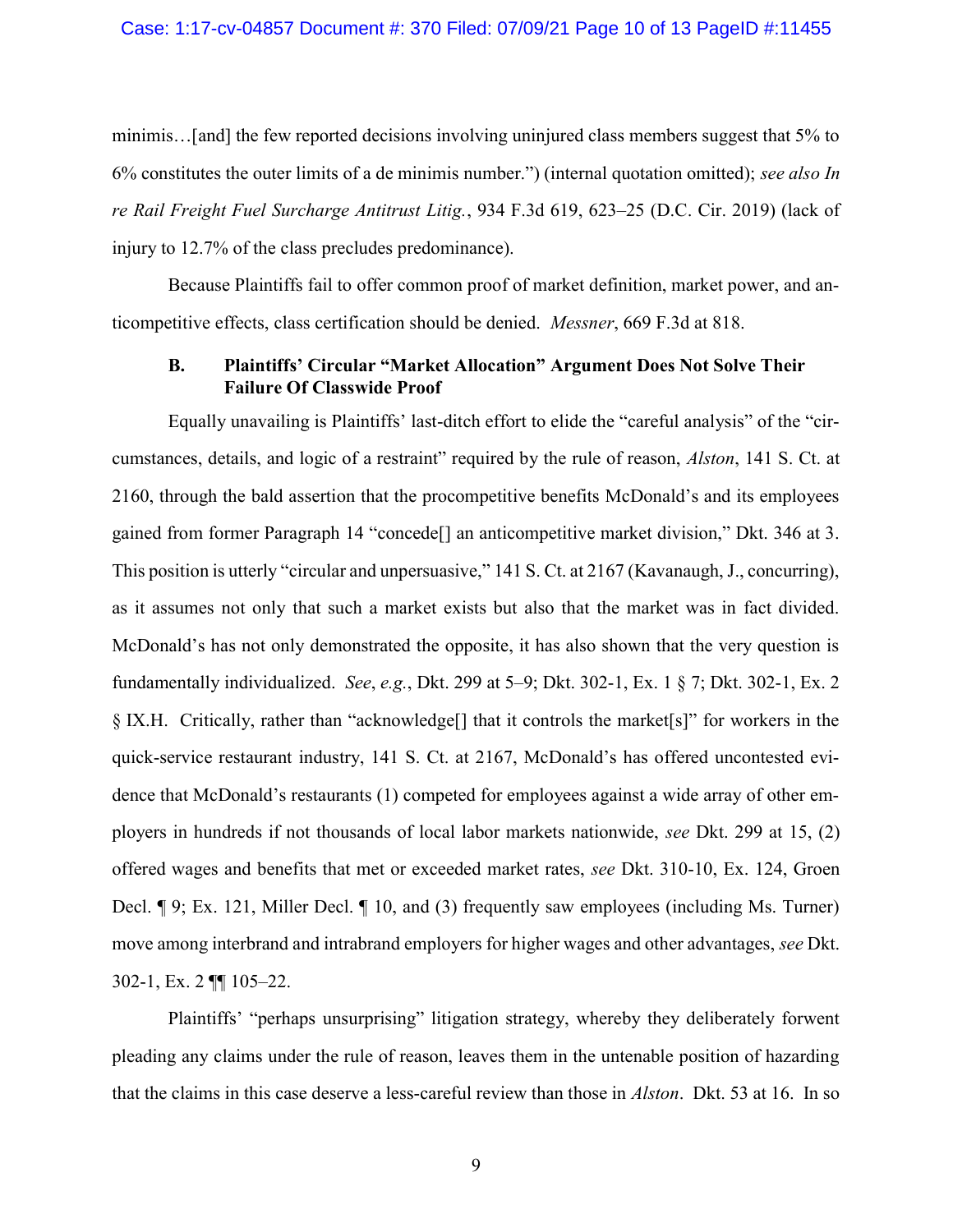hazarding, Plaintiffs plainly invite this Court to disregard "an exhaustive factual record" and to forgo "a thoughtful legal analysis consistent with established antitrust principles." Alston, 141 S. Ct. at 2166. This Court should instead heed Alston's specific caution to "be wary about invitations to set sail on a sea of doubt." Id. (quotations omitted).

#### C. Deferring A Decision On The Standard Of Review Would Be Erroneous

The decision regarding whether the rule of reason or the quick look standard of review governs Plaintiffs' claims should be made now—at class certification. The Court must know what the common questions are to determine whether they are capable of common answers. See Dukes, 564 U.S. at 350. In this case, determining whether common questions exist and predominate as to the proposed class hinges directly on whether there was an antitrust violation in the first place. See id. at 352 ("proof of commonality necessarily overlaps with [plaintiffs'] merits contention."). Alston clarifies that the rule of reason standard alone governs that analysis where, as here, the alleged violations involve ancillary labor-market restraints. See Alston, 141 S. Ct. at 2155–57. Because Plaintiffs assert no rule of reason claim and likewise fail to offer classwide evidence capable of proving one, they have not met the Rule 23(a) commonality and Rule 23(b)(3) predominance requirements. Plaintiffs litigated this case—from day one through the close of fact discovery—as one in which they prevail under the quick look rule or not at all. Under Alston, 'not at all' it must be. See Polk Bros. v. Forest City Enterprises, Inc., 776 F.2d 185, 191 (7th Cir. 1985).<sup>2</sup>

#### IV. Conclusion

 $\overline{a}$ 

Alston confirms that the rule of reason standard governs the claims in this case. Because Plaintiffs decided to forgo pleading their case under the rule of reason, or attempting to prove such a claim based on common evidence, their motion for class certification must be denied.

<sup>&</sup>lt;sup>2</sup> This Court previously held that because former Paragraph 14 was "ancillary to an agreement with a procompetitive effect" it was not *per se* unlawful under the Sherman Act. Dkt. 53 at 13– 14. That distinguishes this case from *In re High-Tech Employee Antitrust Litigation*, where the court found that "[p]laintiffs ha[d] successfully pled a per se violation." 856 F. Supp. 2d 1103, 1122 (N.D. Cal. 2013). Moreover, while the parties there agreed to defer the standard of review question until summary judgment, id., McDonald's does not so stipulate.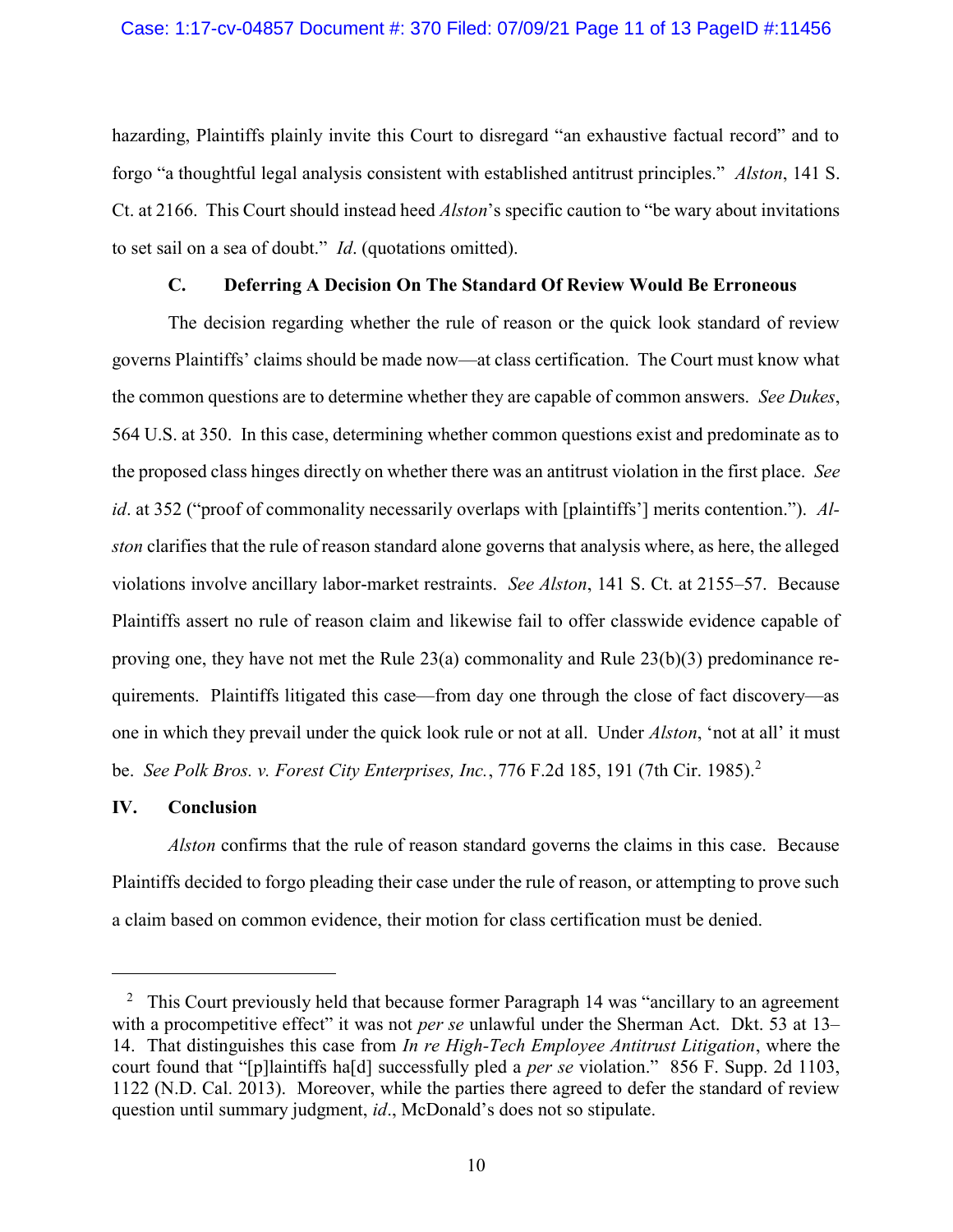Dated: July 9, 2021 Respectfully submitted,

## McDONALD'S USA, LLC and McDONALD'S CORPORATION

By: /s/ Rachel S. Brass Rachel S. Brass

### GIBSON DUNN & CRUTCHER LLP

Rachel S. Brass (admitted pro hac vice) Caeli A. Higney (admitted pro hac vice) Julian W. Kleinbrodt (admitted pro hac vice) 555 Mission St., Suite 3000 San Francisco, CA 94105 Telephone: (415) 393-8200 Facsimile: (415) 374-8458 Email: RBrass@gibsondunn.com CHigney@gibsondunn.com

Matthew C. Parrott (admitted *pro hac vice*) 3161 Michelson Dr. Irvine, CA 92612 Telephone: (949) 451-3800 Facsimile: (949) 451-4220 Email: MParrott@gibsondunn.com

A&G LAW LLC

Robert M. Andalman (Atty. No. 6209454) Rachael Blackburn (Atty. No. 6277142) 542 S. Dearborn St., 10th Floor Chicago, IL 60605 Tel.: (312) 341-3900 Fax: (312) 341-0700